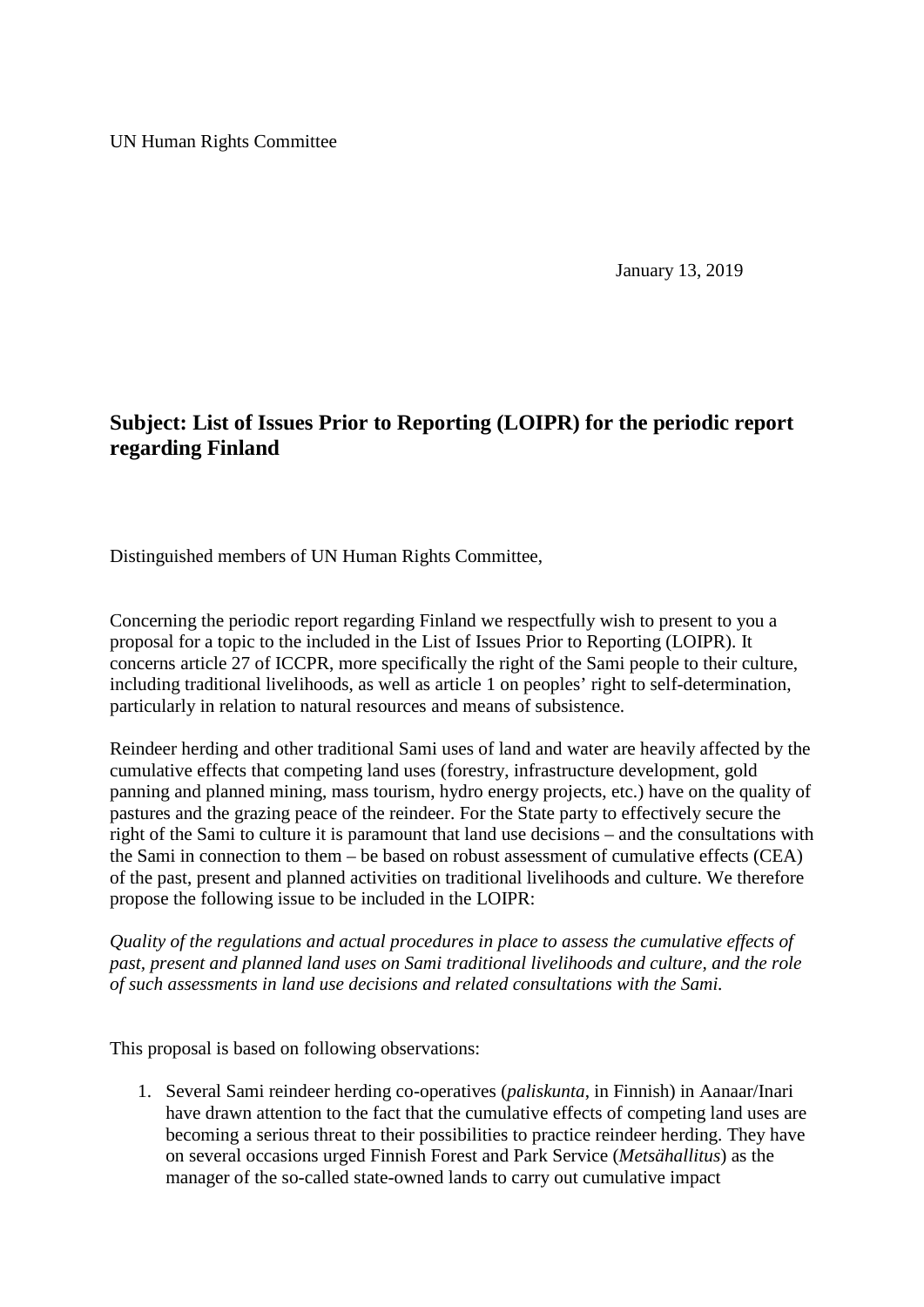assessments of past and present land uses on each co-operative's land area in order to ensure meaningful consultations and enable the reindeer herding communities to present an informed view on the planned land use activities<sup>[1](#page-1-0)</sup>. In its written response, Metsähallitus has declined from carrying out such assessments, arguing that there are no regulations in place that would require such an assessment. [2](#page-1-1) This response stands in contrast to the fact that § 6 of the Act on Metsähallitus (234/2016) stipulates that the management, use and protection of natural resources in the Sami homeland *"shall be adjusted to ensuring the conditions of the Sami people to practice their culture".* In the Government Bill regarding the said Act (HE 132/2015), the State of Finland notes that article 27 of ICCPR, when protecting the culture of the Sami people, requires cumulative impact assessment to be carried out by the authorities when new land use plans that could substantially impact the traditional livelihoods of the Sami are made in the Sami homeland. The consequence of the decision by Metsähallitus to decline such an assessment is that land use decision under its mandate are being made – and reindeer herding communities asked to provide their comments – without adequate information in place.

- 2. State party, through the Ministry of Transport and Communication, has since 2017 declared plans to build an Arctic railway corridor across the Sami homeland for the transport of mineral and forest products via Norwegian ports to Asian markets. This project would present the largest infrastructure development in the Sami homeland in Finland to date. Sami Parliament of Finland and the affected reindeer herding co-operatives have expressed their strong opposition to the plans<sup>[3](#page-1-2)</sup>. They have requested that a proper procedure for how to carry out a CEA be negotiated with them and a full CEA be carried out before any further steps in the planning are taken. They have regretted that the State party has not, as to date, taken any action in this regard<sup>[4](#page-1-3)</sup>. It has become evident that Finland so far lacks any systematic protocol or guidelines for how the national EIA and CEA regulations should be read and implemented in the light of Sami indigenous rights as safeguarded in article 27 of the ICCPR and in several pieces of national legislation. The State party is proceeding with regional land use planning (Pohjois-Lapin maakuntakaava  $2040$ )<sup>[5](#page-1-4)</sup> and with a joint Finnish-Norwegian working group on the Arctic railway<sup>[6](#page-1-5)</sup> despite the fact that there is no agreement with Sami parliament or the affected reindeer herding co-operatives in place as to the proper procedure for CEA.
- 3. Simultaneously with these shortcomings in procedures to assess and regulate the impact of competing land uses on Sami traditional livelihoods and culture, the State party has initiated a process to assess and eventually adjust the highest allowed

<span id="page-1-0"></span><sup>&</sup>lt;sup>1</sup> Email correspondence from Hammastunturi reindeer herding community (dated September 25, 2017) and Paatsjoki reindeer herding community (dated October 18, 2017) to Metsähallitus.

<span id="page-1-1"></span><sup>&</sup>lt;sup>2</sup> Metsähallitus response to the email correspondence from Paatsjoki reindeer herding community and to Hammastunturi reindeer herding community (dated October 31, 2017)

<span id="page-1-2"></span><sup>3</sup> [https://www.samediggi.fi/2018/10/18/jaameren-radan-merkitsemiselle-maakuntakaavaan-ei-oikeudellisia](https://www.samediggi.fi/2018/10/18/jaameren-radan-merkitsemiselle-maakuntakaavaan-ei-oikeudellisia-edellytyksia/?fbclid=IwAR2KuXSixBeOHpL1egbeUj3JPJ5DNHIpuK0E5tvRwk-bWM-6lwGat8UQreI)edellytyksia/?fbclid=IwAR2KuXSixBeOHpL1egbeUj3JPJ5DNHIpuK0E5tvRwk-bWM-6lwGat8UOreI; <https://yle.fi/uutiset/3-10554107>

<span id="page-1-3"></span><sup>&</sup>lt;sup>4</sup> Sami Parliament letter to the Ministry of Communication regarding the Finnish-Norwegian Working group dated May 28, 2017 (Dnro 251/D.a.2./2018); Joint statement by the Sami Parliament, Skolt Village Council and the Sami reindeer herding communities' association/Sámi Bálgosat October 9, 2018 (Dnro: 390/D.a.2/2018). <sup>5</sup> [http://www.lappi.fi/lapinliitto/maakuntakaavoitus/pohjoislapin\\_maakuntakaava](http://www.lappi.fi/lapinliitto/maakuntakaavoitus/pohjoislapin_maakuntakaava)

<span id="page-1-5"></span><span id="page-1-4"></span><sup>6</sup> [https://valtioneuvosto.fi/en/article/-/asset\\_publisher/jaameren-ratalinjausta-selvittanyt-tyoryhma-julkaisee](https://valtioneuvosto.fi/en/article/-/asset_publisher/jaameren-ratalinjausta-selvittanyt-tyoryhma-julkaisee-raporttinsa-tammikuussa)[raporttinsa-tammikuussa](https://valtioneuvosto.fi/en/article/-/asset_publisher/jaameren-ratalinjausta-selvittanyt-tyoryhma-julkaisee-raporttinsa-tammikuussa)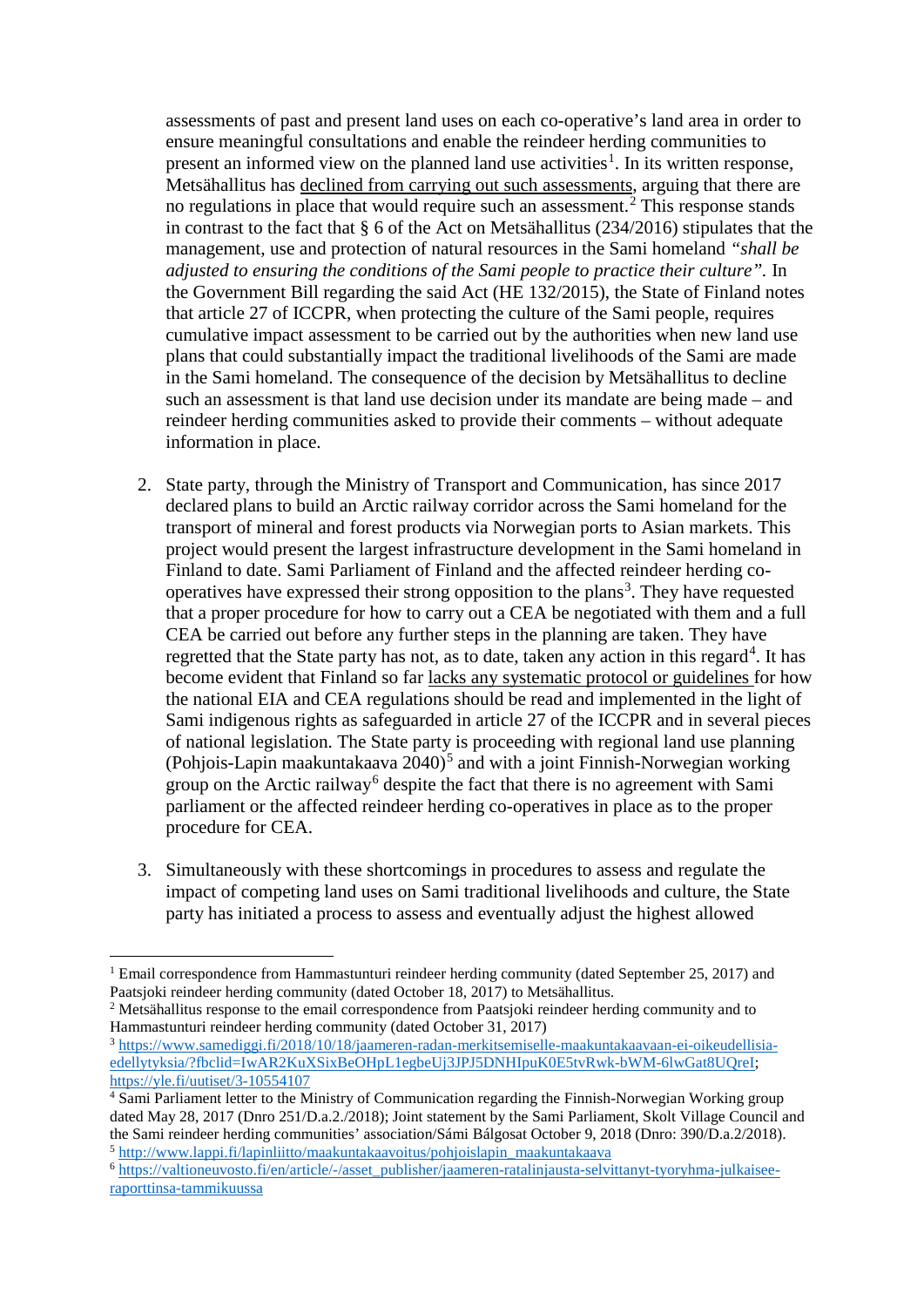number of reindeer in each reindeer-herding co-operative in Finland in order to ensure that the number of reindeer does not exceed the carrying capacity of the winter pastures<sup>[7](#page-2-0)</sup>. Previously, similar assessments have led to the reduction of the amount of reindeer without having considered the impact of other land uses on the quality of the pastures, or without prescribing equivalent restrictions on these land uses. To our knowledge, the current process (started in Autumn 2018) has so far not included any articulated procedure for CEA, which is alarming for the reindeer herding communities in the light of the outcomes of the earlier processes.

In sum, the situation with inadequate procedures for CEA risks having the following negative impacts on Sami right to culture, which to an extent have already materialized:

- Sami Parliament and reindeer herding co-operatives are constantly asked, in violation of their right to effective consultations and free, prior and informed consent<sup>[8](#page-2-1)</sup>, to comment and consent to land use decisions without adequate information provided by the State party on the impacts these decisions would have on reindeer pastures.
- State party allows competing land use projects to go ahead without presenting robust evidence that they do not impose negative impact on Sami right to traditional livelihood and culture, and despite the repeated statements by the Sami parliament and the affected reindeer herding co-operatives that this is the case.
- State party may take measures through decision on highest allowed number of reindeer – that would directly restrict the ability of Sami to practice their traditional livelihood, without considering or adequately regulating the other land uses that significantly affect the quality of the pastures. This would lead to double impact on Sami reindeer herding through the reduction of their own livelihood, and through the continued deterioration of the pastures by competing land uses.

Based on the above, we hope that Committee agrees that the proposed issue is well justified to be part of the periodic report of Finland. Our main justification for the proposal is that the State party is unable to assess whether substantial harm has been inflicted upon the Sami culture in violation of article 27 of ICCPR unless adequate regulations and procedures are in place to carry out robust cumulative effects assessment of past, present and planned land uses on Sami livelihoods and culture at large. We also respectfully draw your attention to the report of the Expert Mechanism on the Rights of Indigenous Peoples from its Country Engagement Mission to Finland in 2018, which highlights the centrality of such impact assessments for effective negotiations between the State party and the Sami<sup>[9](#page-2-2)</sup>.

 <sup>7</sup> <https://mmm.fi/hanke2?tunnus=MMM039:00/2018>

<span id="page-2-2"></span><span id="page-2-1"></span><span id="page-2-0"></span><sup>&</sup>lt;sup>8</sup> Poma Poma v. Peru, CCPR/C/95/D/1457/2006, 24 April 2009; Several concluding observations of the UN Human Rights Committee embrace the principle of free, prior and informed consent. See, eg. Human Rights Committee, Concluding Observations on Sweden, 28 April 2016, CCPR/C/SWE/CO/7, paras 38-39. Arts. 1, 2, 14, 26 and 27. See also Human Rights Committee, Concluding Observations on New Zealand, 28 April 2016, CCPR/C/NZL/CO/6, para. 45-46, Arts. 2, 26, 27; Human Rights Committee, Concluding Observations on Ecuador, 11 August 2016 CCPR/C/ECU/CO/6, para 35, Art. 27; Human Rights Committee, Concluding Observations on Costa Rica, 21 April 2016, CCPR/C/CRI/CO/6, para. 41, Art. 27. See, also Human Rights Committee, Concluding Observations on Canada, 20 April 2016, CCPR/C/CAN/CO/S, para. 22. <sup>9</sup>https://www.ohchr.org/Documents/Issues/IPeoples/EMRIP/Session11/AdvisorynoteFinlandFinaltoParties.docx, para 24, 25, 29.